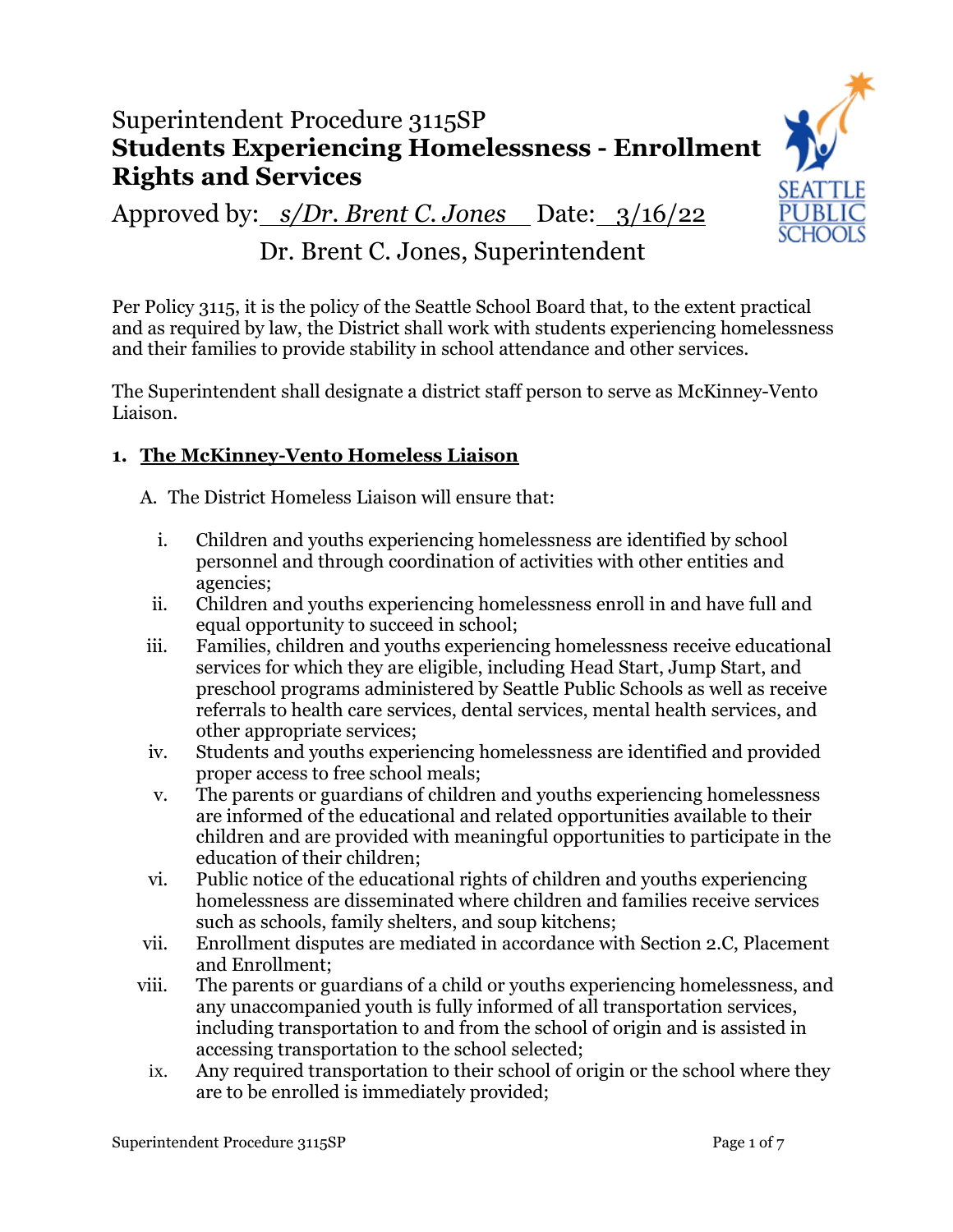- x. Unaccompanied youths are enrolled in school, have opportunities to meet the same challenging state academic standards as the state establishes for other children and youth, are informed of their status as independent students under section 480 of the Higher Education Act of 1965 (HEA) (20 U.S.C. 1087vv) for federal student aid purposes, and their right to receive verification of this status from the Homeless Liaison;
- xi. Barriers that prevent students experiencing homelessness from receiving credit for full or partial coursework satisfactorily completed while attending a prior school are identified and removed;
- xii. Students experiencing homelessness are affirmed to have met the U.S. Department of Housing and Urban Development (HUD) definition of homelessness to qualify them for HUD homeless assistance programs and refer homeless families and students to housing and other services;
- xiii. Parents, guardians and unaccompanied youth are assisted in obtaining immunizations, health screenings, guardianship records and other documents normally required for enrollment; and
- xiv. Unaccompanied youths are connected with needed supports such as housing assistance, health care and other services.
- xv. Building Points of Contact receive annual McKinney-Vento training;
- B. In addition to the duties and responsibilities listed above, the Homeless Liaison will work to improve systems to identify students experiencing homelessness and coordinate with the district's nutrition program to ensure that each student experiencing homelessness has proper access to free school meals, and that applicable accountability and reporting requirements are satisfied.
- C. The district will inform school personnel, service providers and community advocates working with families experiencing homelessness of the duties of the district Homeless Liaison.

### **2. Homeless Children and Youths**

#### A. Definitions

i. **Children and youth experiencing homelessness** Individuals who lack a fixed, regular, and adequate nighttime residence. This includes children and youth who are sharing the housing of other persons due to loss of housing, economic hardship or a similar reason, living in motels, parks or campgrounds; or children or youth who have a primary nighttime residence that is a public or private place not designed for or ordinarily used as a sleeping accommodation by human beings; or children or youth living in cars, abandoned buildings, substandard housing or similar situations; or migratory children living in circumstances like those described above. "Substandard housing" may be determined by considering factors such as whether the setting in which the child or youth is living lacks a working kitchen or toilet, or presents unreasonable dangers to adults, children, or persons with disabilities. Cities, counties and states have varying housing codes that further define housing deemed substandard by law.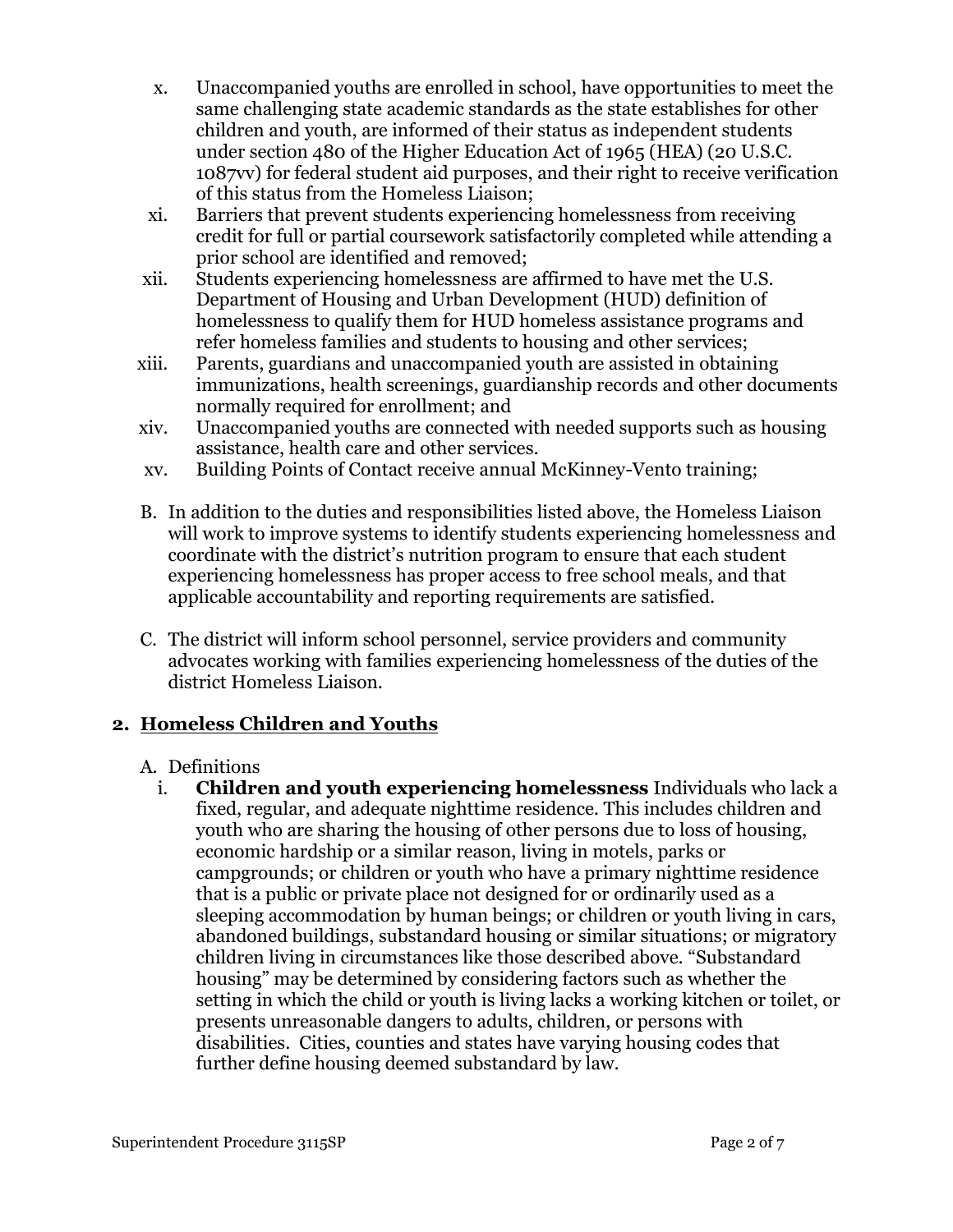- ii. **Unaccompanied Youth**: Youth not in the physical custody of a parent or guardian and includes youth living on their own in any of the homeless situations described in the McKinney-Vento Homeless Education Act.
- iii. **School of origin**: The school or preschool that a child or youth attended when permanently housed, or the school in which the child or youth was last enrolled. When a child or youth completes the final grade level served by the school of origin, the school of origin includes the designated receiving school at the next grade level for all feeder schools.
- iv. **Best interest determination**: The district must make school placement decisions for students and youths experiencing homelessness on the basis of their best interest, as determined by student-centered factors including impact of mobility on achievement, education, health and safety. Priority should be given to the request of the child or the parent/guardian or unaccompanied youth. Placement of siblings should also be considered.
- v. **Excess cost of transportation**: The difference between what the district normally spends to transport a student to school and the cost of transporting a student experiencing homelessness to school. For example, there is no excess cost of transportation if the district provides transportation to a student experiencing homelessness by a regular bus route. However, if the district provides special transportation to a student experiencing homelessness that is not part of a regular bus route and not covered by the state transportation funding formula (e.g., summer school transportation, extracurricular activities, etc.), the entire cost would be considered excess costs of transportation. The additional cost of the district's re-routing of buses to transport a student experiencing homelessness may be considered excess cost of transportation. The district may use McKinney-Vento subgrant funds and Title I, Part A funds to defray excess cost of transportation for students experiencing homelessness.
- B. Identification and Support Services

The District will:

- i. Use a housing questionnaire in its enrollment process. The questionnaire will be distributed universally so as to avoid stigmatizing children and youths experiencing homelessness and their families;
- ii. Ensure that referral forms used to identify and support students experiencing homelessness are accessible and easy to use;
- iii. Include its Homeless Liaison's contact information on its website;
- iv. Provide materials for students experiencing homelessness and parents, if necessary and to the extent feasible, in their native language;
- v. As practicable, provide annual guidance for school staff on the definition of homelessness, signs of homelessness, the impact of homelessness on students and steps to take when a student who may potentially be experiencing homelessness is identified, including how to connect the student with appropriate housing and support service providers;
- vi. Develop interagency partnerships to serve families and youths experiencing homelessness;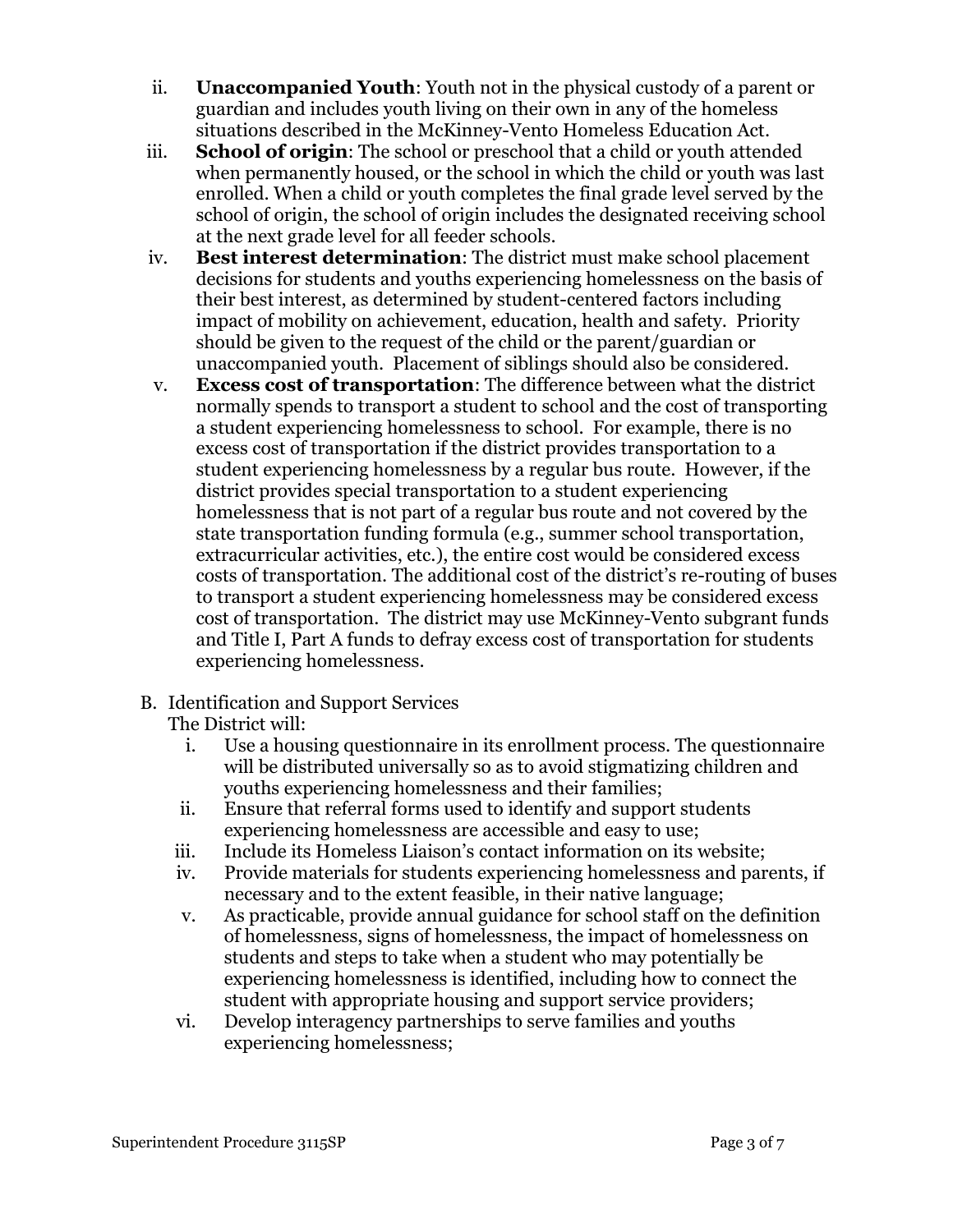- vii. Work with the state homelessness coordinator to facilitate services to families and youths made homeless by natural disasters or other catastrophic events; and
- viii. Establish a building point of contact at each elementary school, K-8 school, middle school, and high school appointed by the principal of the designated school responsible for identifying students and unaccompanied youth experiencing homelessness and connecting them to the district's Homeless Liaison.
- C. Placement and Enrollment

The district will:

- i. When deciding placement, presume that allowing the student experiencing homelessness to remain in their school of origin is in the student's best interest, except when doing so is contrary to the request of the student's parent or guardian or unaccompanied youth.
- ii. If the parent/guardian contests the District's decision, make a best interest determination based on factors such as the impact of mobility on the student's educational achievement, health, and safety. If the best interest determination is requested by an unaccompanied youth, the process will give priority to the views of the youth.
- iii. After conducting a best interest determination, provide to the parent/guardian of the student in a timely manner and in a language they can understand, a written explanation of the final decision and the right to appeal the decision (see Dispute Resolution Procedure, below).
- iv. Pending resolution of disputes that arise over eligibility, school selection or enrollment, immediately enroll a student experiencing homelessness in the school in which the parent, guardian or unaccompanied youth seeks enrollment.
- v. Avoid delay or denial of enrollment of student experiencing homelessness, even if they have missed application or enrollment deadlines during any period of homelessness or are unable to produce records required for enrollment (e.g., previous academic records, immunization records, health records, proof of residency, proof of guardianship, birth certificates).
- vi. Avoid requirements for student contact information to be in a form or manner that creates a barrier for students experiencing homelessness.
- vii. Provide transportation for students experiencing homelessness to their school or preschool of origin. Once the student has obtained permanent housing, the District will continue to provide such transportation until the end of the academic year. If the student experiencing homelessness remains in their school of origin but begins living in an area served by the District, the District of origin and the District in which the student experiencing homelessness is living must agree upon a method to apportion the responsibility and costs for the student's transportation to and from their school of origin. If the districts cannot reach an agreement, the responsibility and costs for transportation will be shared equally.
- viii. Continue to provide transportation to their school of origin pending the outcome of enrollment or transportation disputes.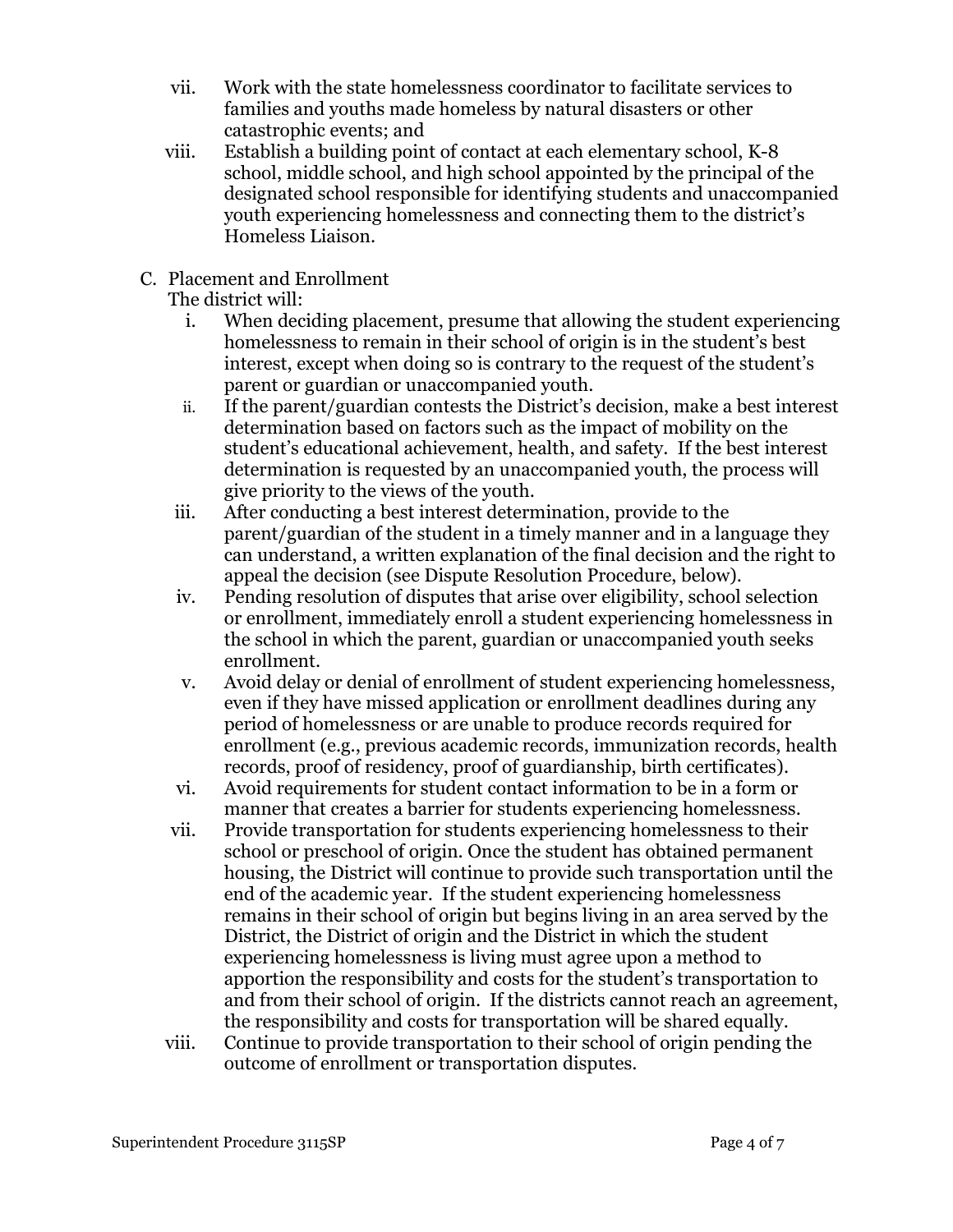ix. Immediately contact the school last attended by the student experiencing homelessness to obtain relevant academic and other records.

#### **3. Dispute Resolution Procedure**

The district shall ensure that the child/youth attends the school in which they sought enrollment while the dispute process is being carried out.

A. Notification of Appeal Process

If the district seeks to place a child experiencing homelessness in a school other than the school of origin or the school requested by the parent/guardian, the District shall inform the parent/guardian or the unaccompanied youth of the right to appeal. The District shall provide the parent/guardian or unaccompanied youth with written notice including:

- i. An explanation of the child's placement and contact information for the district and the OSPI homeless liaison, including their roles;
- ii. Notification of the parent's/guardian's right to appeal(s);
- iii. Notification of the right to enroll in the school of choice pending resolution of the dispute;
- iv. A description of the dispute resolution process including a petition form that may be returned to the school to initiate the process and timelines; and
- v. A summary of the federal legislation governing placement of students experiencing homelessness (McKinney-Vento Act).
- B. Appeal to the school district Homeless Liaison Level I

If the parent/guardian or unaccompanied youth disagrees with the district's placement decision, they may appeal by filing a written request for dispute resolution with the school, the district's Homeless Liaison or a designee. If submitted to the school, it will be immediately forwarded to the Homeless Liaison. The request for dispute resolution must be submitted within fifteen (15) business days of receiving notification of the district's placement.

The Homeless Liaison must log the complaint including a brief description of the situation and reason for the dispute and the date and time the complaint was filed. The Homeless Liaison shall also complete the following steps:

- i. Forward a copy of the complaint to the Homeless Liaison's supervisor and the Superintendent.
- ii. Provide the parent/guardian or unaccompanied youth with a written decision and notification of the parent's/guardian's right to appeal, within five business days of receiving the complaint.
- iii. Verify the parent's/guardian's receipt of the Level I decision.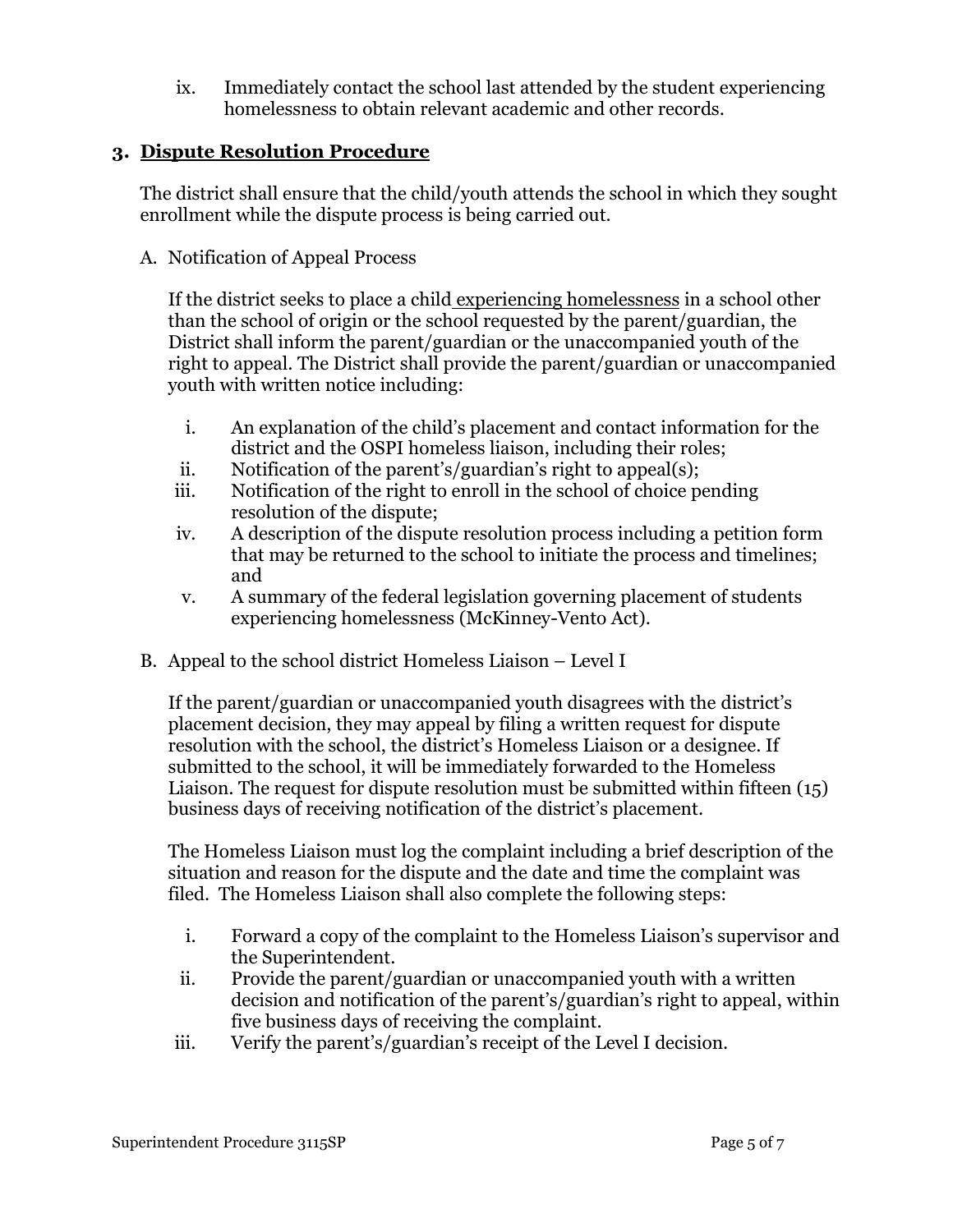- iv. Should the parent/guardian or unaccompanied youth appeal the Level I decision, within ten business days of receipt, provide the parent/guardian or unaccompanied youth an appeals package containing:
	- a) The complaint filed with the District liaison at Level I;
	- b) The decision rendered at Level I; and
	- c) Additional information provided by the parent/guardian, unaccompanied youth and/or Homeless Liaison.
- C. Appeal to the School Superintendent Level II

The parent/guardian or unaccompanied youth may appeal the Homeless Liaison's decision to the Superintendent or the Superintendent's designee using the appeals package provided at Level I. The Superintendent or designee will:

- i. Arrange for a personal conference to be held with the parent/guardian or unaccompanied youth within five (5) business days of receiving the Level I appeals package.
- ii. Provide the parent/guardian or unaccompanied youth with a written decision within five business (5) days of the conference, citing supporting evidence and giving notification of their right to appeal to the Office of the Superintendent of Public Instruction (OSPI).
- iii. Verify receipt of the Level II decision.
- iv. Forward to the Homeless Liaison a copy of the superintendent's decision.
- v. Should the parent or unaccompanied youth appeal to the OSPI, be prepared to receive from the Homeless Liaison within ten business days receipt of the Level II decision.
- D. Appeal to the Office of the Superintendent of Public Instruction Level III
	- i. The Superintendent shall forward a copy of the Level II decision and all written documentation to the OSPI Homeless Liaison within five (5) days of rendering a decision. The district will submit the entire dispute package to the OSPI in one complete package by U.S. mail.
	- ii. The OSPI's homeless education coordinator or designee, along with the appropriate agency director, and/or agency assistant superintendent shall make a final decision within fifteen (15) business days of receiving the appeal.
	- iii. The OSPI's decision will be forwarded to the district's Homeless Liaison. The Liaison will distribute the decision to the parent or unaccompanied youth and the local superintendent.
	- iv. The OSPI's decision will be the final resolution for placement of a child or youth experiencing homelessness in the district.
	- v. The district will retain the record of all disputes, at each level, related to the placement of children experiencing homelessness.

### **4. Inter-district Disputes**